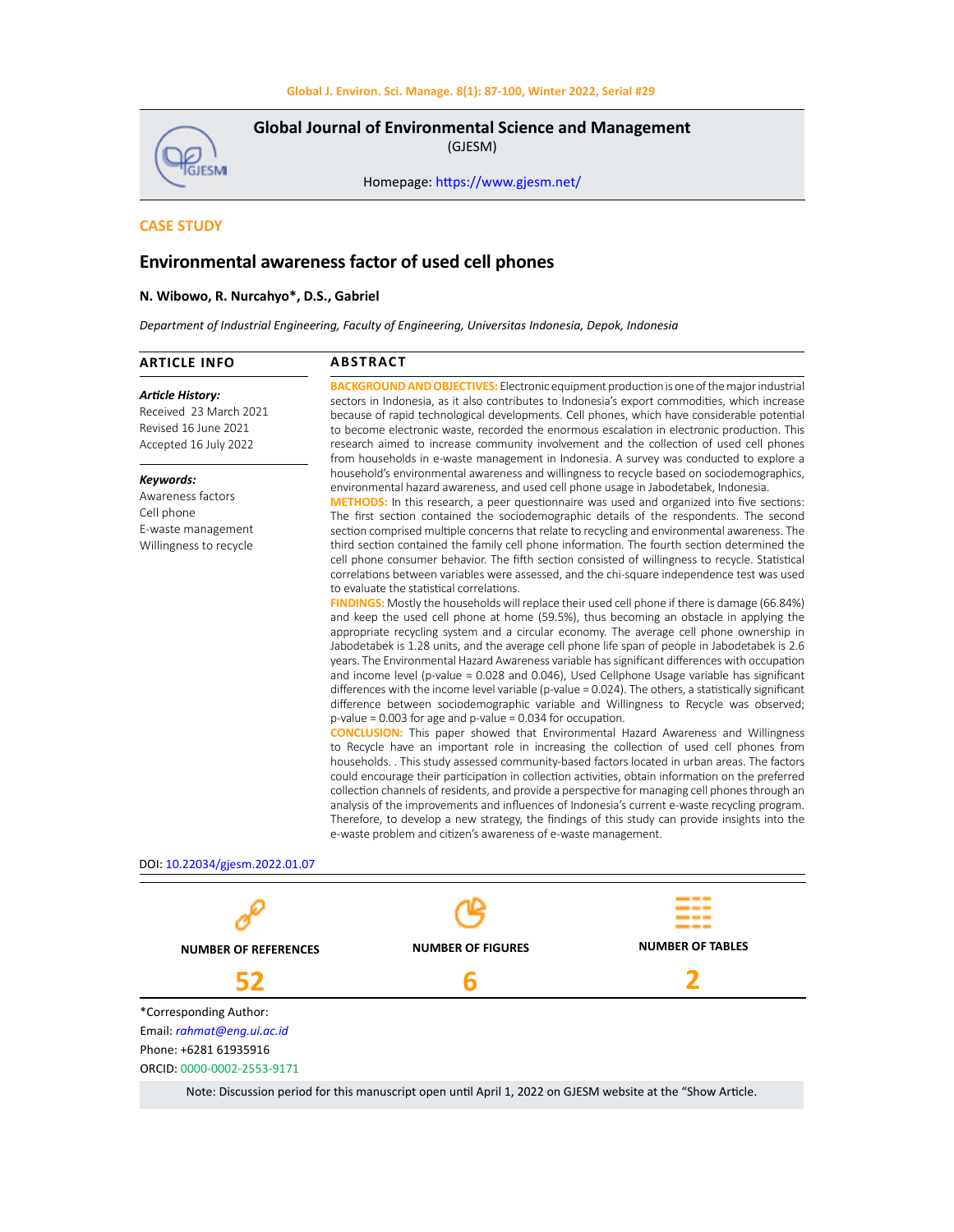#### **INTRODUCTION**

Electrical and electronic equipment waste (e-waste) is one of the fastest-growing waste sources globally, as fast as technological development and electronic product replacement (Baldé *et al.*[, 2017\).](#page-11-0)  Moreover, e-waste is one of the materials that contain the most harmful substances in domestic waste ([Król](#page-11-0)  *et al.*[, 2016\).](#page-11-0) Hsu *et al.* (2019) reported that the global e-waste in 2016 amounted to 44.7 million tons, expected to reach 50 million tons in 2021 and 100 million t in 2030 (Tiwary *et al.*[, 2017\).](#page-11-0) Members of society now need to discuss e-waste with precise planning to avoid environmental damage [\(Babayemi](#page-11-0)  *et al*[., 2017\)](#page-11-0). Indonesia is an archipelago country that is located on the Asian continent. Indonesia is the fifth country with the largest population, reaching 270 million people, with an annual population growth of 1.25% or approximately 3.37 million people/year (*[Statistics Indonesia](#page-11-0)*, 2021). The total population in large cities, such as Jakarta, Bogor, Tangerang, Depok, Bekasi, Bandung, Semarang, Surabaya, Medan, and Palembang, reaches 50.7% of the total population of Indonesia. About 58% of this population is concentrated in Java Island. The electrical and electronics market is currently dominated by smartphones, computers, and some electrical and electronic equipment at low import prices ([Honda](#page-11-0) *et al.*[, 2016\)](#page-11-0). Used cell phones are one type of e-waste that deserves special attention, as it has a growth rate of more than 40% each year (Xu *et al.*[, 2016\).](#page-11-0)  Consequently, more than 40 million end-of-life cell phone units are predicted to be produced by Indonesia in 2028 [\(Santoso](#page-11-0) *et al.*, 2019). Thus, this case study focused on cell phones. The number of cell phone products in Indonesia increases every year, with 46.9 million units circulating in Indonesia in 2003, 333.9 million units in 2015, and 435 million units in 2017 ([ITU-D, 2020\)](#page-11-0). The rapid technological development has also caused an increase in the number of cell phone products in Indonesia, thus increasing e-waste originating from cell phones ([Andarani and Goto, 2014\)](#page-11-0). Concerning economic conditions affecting e-waste collection, [Li \(2017\)](#page-11-0) indicated that cell phones are the most dominant type of e-waste with many precious metals and nonmetals. Therefore, Zeng *et al*[. \(2018\)](#page-11-0) stated that conventional mining is less cost-effective than urban mining. The Life Cycle Cost assessment was conducted to investigate the cost of recycling waste cell phones

88

and the contained precious metal by considering the material flow from waste cell phone collection to waste material disposal after mineral extraction [\(He](#page-11-0) *et al*[., 2019\).](#page-11-0) Liu *et al.* (2020) reported that the hydrometallurgical process for cell phone e-waste was environmentally and economically viable. The process had a 29 % return on investment (ROI), indicating that it could ensure a self-sustaining business. [Ghodrat](#page-11-0) *et al*. (2016) described the process used to model the economic feasibility of e-waste using copper smelter and determined that the minimum capacity to be still economically feasible is 30,000 t/year. However, the main strategy that creates economic benefits is the optimization of the production of precious metals from cell phones. [Babayemi](#page-11-0) *et al*. (2017) suggested that three years is the average usage time of cell phones in Nigeria. [Mishima](#page-11-0) *et al*. (2016) estimated that the use time of cell phones is three years from the increase in the annual production of cell phones in Japan. According to Yin *et al*[. \(2014\)](#page-11-0), customers replaced their cell phones for less than three years for various reasons. The level of toxicity in Asian, African, and European nations is used to reference that the end of life of cell phones is faster in some countries nowadays, which is in one or two years (Sarath *et al*[., 2015\).](#page-11-0) Based on numerous previous research findings, most customers replace their used cell phone in just 1–3 years, shorter than the cell phone's life span because of improved features, newer versions, and lower prices. Many used cell phones that users in their households keep because of the small shape and small space occupied is another problem in the collection process, thus becoming a barrier to the implementation of the recycling system (Wilson *et al*[., 2017; Ylä-Mella](#page-11-0) *et al*., 2015)[. Echegaray and Hansstein \(2017\)](#page-11-0) suggested that socioeconomic and demographic factors greatly influence the success of the recycling process carried out in Brazil. Additionally, consumer awareness is critical to any successful e-waste control efforts [\(Awasthi and Li, 2018\). Martinho](#page-11-0) *et al*. (2017) stated that gender, mainly male, employment level, and families, affected the desire to recycle for cell phone customers in Portugal. Song *et al*[. \(2012\)](#page-11-0) studied that educational level can play a significant role in willingness to pay on cell phone consumers in Macau. The most frequently cited barrier to residents returning cell phones was a lack of formal collection channels (Tan *et al*., 2018). [Liang and Sharp \(2016\)](#page-11-0)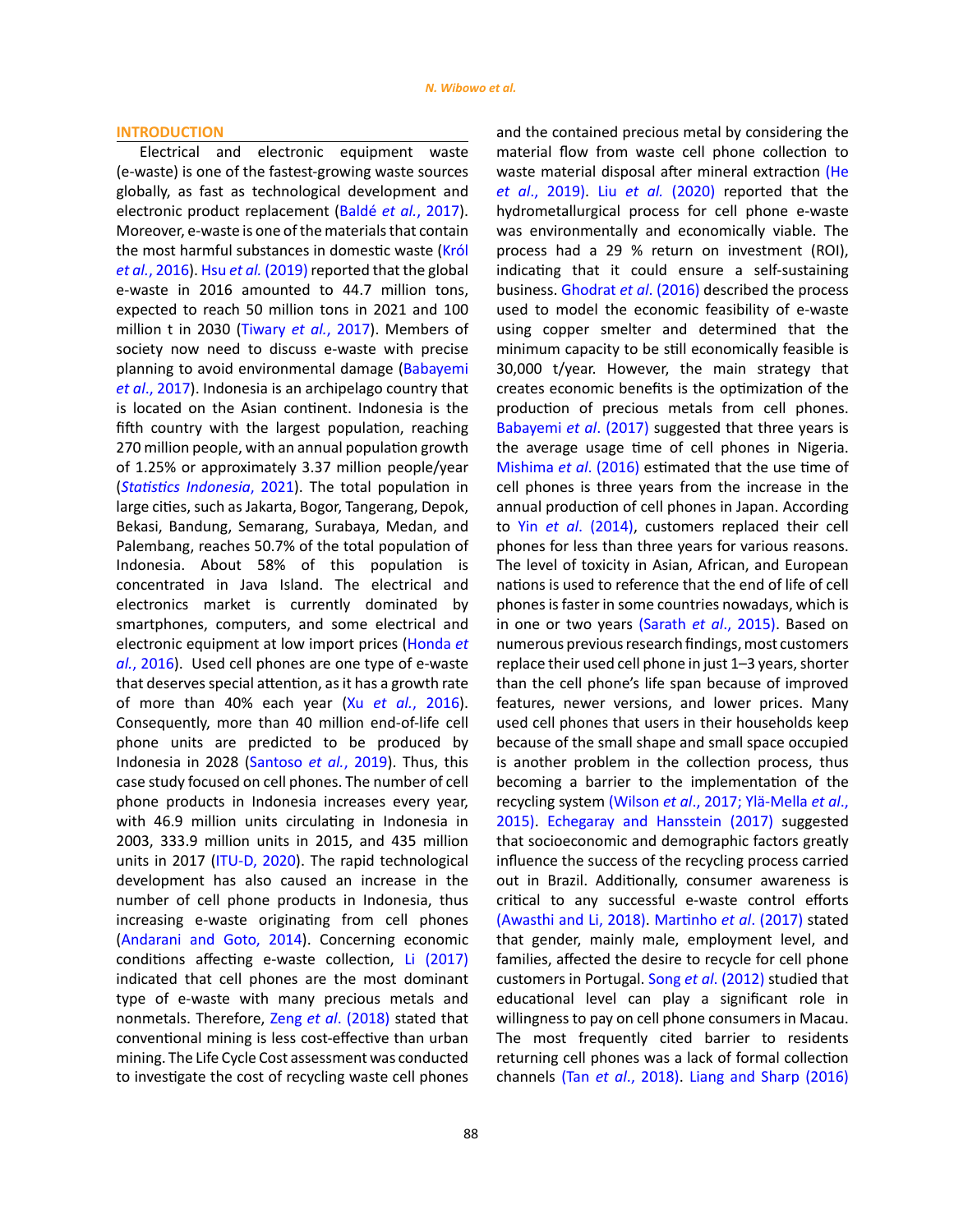referred to age and gender as the deciding factors that influence recycling programs. Yin *et al*[. \(2014\)](#page-11-0) determined that family and educational background had the most significant effect on customer disposal actions. The selling of e-wastes by households to smugglers is one of the main obstacles to e-waste collection (Wang *et al*[., 2017\). A](#page-11-0)t the same time, [Liang](#page-11-0)  [and Sharp \(2017\)](#page-11-0) indicated strong associations between higher financial and literacy levels of users of e-waste and their experiences on e-waste and its environmental implications in several Asian countries. Previous studies showed that various factors, including demographic factors (such as age, gender, and educational level) and environmental awareness, likely influence consumers' decisions on different disposal options. The most significant factor in achieving a successful collection rate of e-waste tends to be customer interest. Several studies have examined e-waste management in Indonesian cities. [Panambunan-Ferse and Breiter \(2013\)](#page-11-0) described the state of e-waste management in Manado City, Indonesia, where e-waste will be disposed of in the landfill due to the government's lack of rules and monitoring systems, which has resulted in a lack of public awareness of e-waste. Informal actors were the most dominant influence throughout the collecting and sorting of e-waste from households in Indonesia. It is necessary to include the informal sector in the regulations made by the government (Rochman *et al*[., 2017\). Maheswari](#page-11-0) *et al*. (2017) suggested the Quatro helix model where producers, government, takeback operators, and the community work together to implement reverse logistics for e-waste properly. [Pandebesie](#page-11-0) *et al.* (2019) studied the behavior of the residents of Surabaya, Indonesia, when dealing with e-waste. They found that willingness to pay may also be a source of e-waste management financing. Although certain cities in Indonesia have performed studies on e-waste management, there is still limited research on the environmental awareness and willingness to recycle e-waste streams. This research aimed to increase community involvement and the collection of used cell phones from households in e-waste management in Indonesia. The research finds out the characteristics of the JABODETABEK households and finds the main factors influencing community involvement in e-waste management in Indonesia. We intend to identify the reasons of residents are unwilling to turn their cell phones off the shelf. Also, the factors that could encourage their participation in collection activities and provide a perspective for managing cell phones through an analysis of the improvements and influences of Indonesia's current e-waste recycling program. Furthermore, the findings of this research will assist the government in improving e-waste management strategies. The novelty was the relationship model between the sociodemographic of the Jabodetabek community with environmental awareness and willingness to recycle to improve e-waste management in Indonesia. In order to achieve this objective, an experimental online questionnaire survey was undertaken to examine residents' actions and preferences regarding cell phone disposal in Jabodetabek, Indonesia, in 2020. The streams of cell phones used in this region have also been monitored.

## **MATERIALS AND METHODS**

This study conducted a household questionnaire utilizing questionnaires to gather information on people's environmental awareness and willingness to recycle e-waste. The questionnaire contained 31 questions, including yes or no questions, single or multiple answer questions, and statements graded on a five-point Likert scale. The questionnaire refers to previous research on consumer behavior toward electronic equipment, and a peer questionnaire was used and organized into five sections: The first section contained the sociodemographic details of the respondents, including gender, age, education, jobs, income, and area (Islam *et al.*[, 2016; Song](#page-11-0) *et al*[., 2012\).](#page-11-0) The second section comprised multiple concerns related to recycling, knowledge, and environmental awareness (Afroz *et al.*[, 2013; Islam](#page-11-0) *et al.*[, 2016\).](#page-11-0) The third section contained the family cell phone information [\(Martinho](#page-11-0) *et al.*, 2017). The fourth section determined the cell phone consumer behavior (Yin *et al.*[, 2014\)](#page-11-0). The fifth section consisted of willingness to recycle (Tan *et al.*[, 2018; Yin](#page-11-0) *et al.*, [2014\).](#page-11-0) Significant differences hypotheses between Environmental Hazard Awareness (EHA), Used Cell phone Usage (UCU), Willingness to Recycle (WTR) within household sociodemographic variables were developed. In order to support the validation and clarification of our findings while also supplementing current theory on e-waste management in the research region. During the survey, information on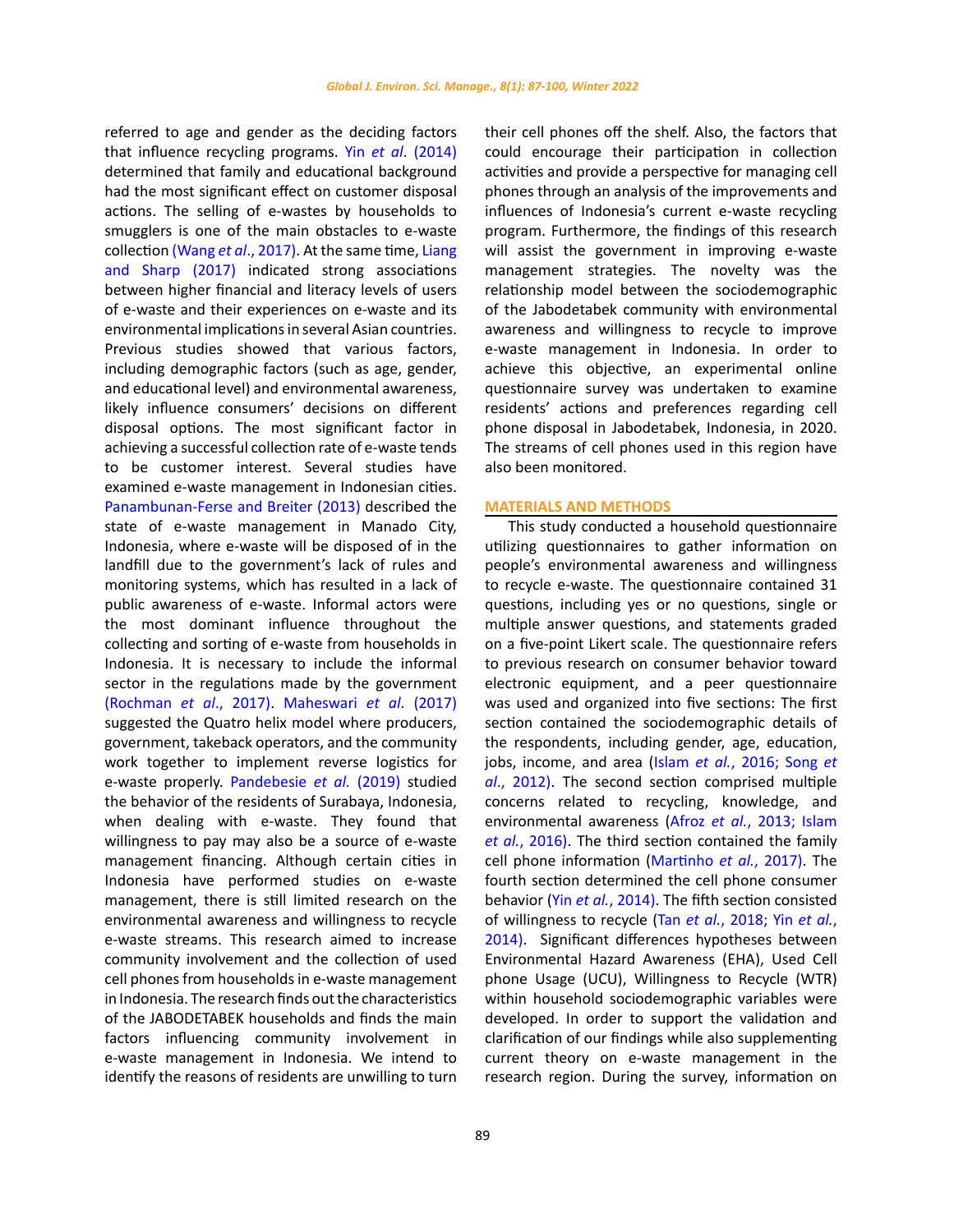the sociodemographic characteristics of residents, cell phone usage, and replacement behavior was also collected. Statistical correlations between variables were assessed, and the nonparametric statistical method of the chi-square  $(\chi^2)$  test for independence was used to evaluate the statistical correlations between variables.

Microsoft Excel was used to evaluate the questionnaires, and Minitab17 was used to do statistical analysis.

## *Survey design and data collection*

This research used chain referral sampling for the survey [\(Johnson, 2014\)](#page-11-0). Emails were sent to the family members, acquaintances, and colleagues of the authors. Sixty people, who were, in turn, asked to invite as many people as possible. The emails included a link to the online questionnaire developed using Google Forms. When sending the questionnaire link to acquaintances and colleagues, the authors ask for their help in redistributing it. The respondent's requirement is family-based; only one family member can fill out the questionnaire in that family. Another requirement is that the questionnaire was distributed in different regions and age ranges so that the respondents obtained will be more diverse. Chain referral sampling (also known as snowball sampling) provides functional advantages for exploratory research, such as the easy selection of participants, high response rate, and relatively low cost [\(Baltar and Brunet, 2012; Johnson, 2014\).](#page-11-0) [Panambunan-Ferse and Breiter \(2013\)](#page-11-0) studied an overview of e-waste management in Indonesia using snowball sampling. In comparison, exploring the latest smartphone and tablet consumer consumption and recycling behavior by [Martinho](#page-11-0) *et al.* (2017) and an examination of household e-waste management strategies by Tiep *et al.* [\(2015\)](#page-11-0). Based on the input from users, the questionnaire was refined. We applied the chi-square  $(\chi^2)$  test whether there were any significant variations in the respondents' sociodemographic factors with the other awareness factors. We provided a short description of the idea of e-waste and that of a formal concept of a collection system to prevent possible confusion. The survey was available from October 22<sup>nd</sup>, 2020, to November 14<sup>th</sup>, 2020, and 394 responses were received. As a result, 389 questionnaires were appropriate to households living in nine urban districts and cities shown in Fig. 1. The reason why Jabodetabek was chosen as a survey



Fig. 1: Geographic location of the study area in Indonesia, Java Island and Jabodetabek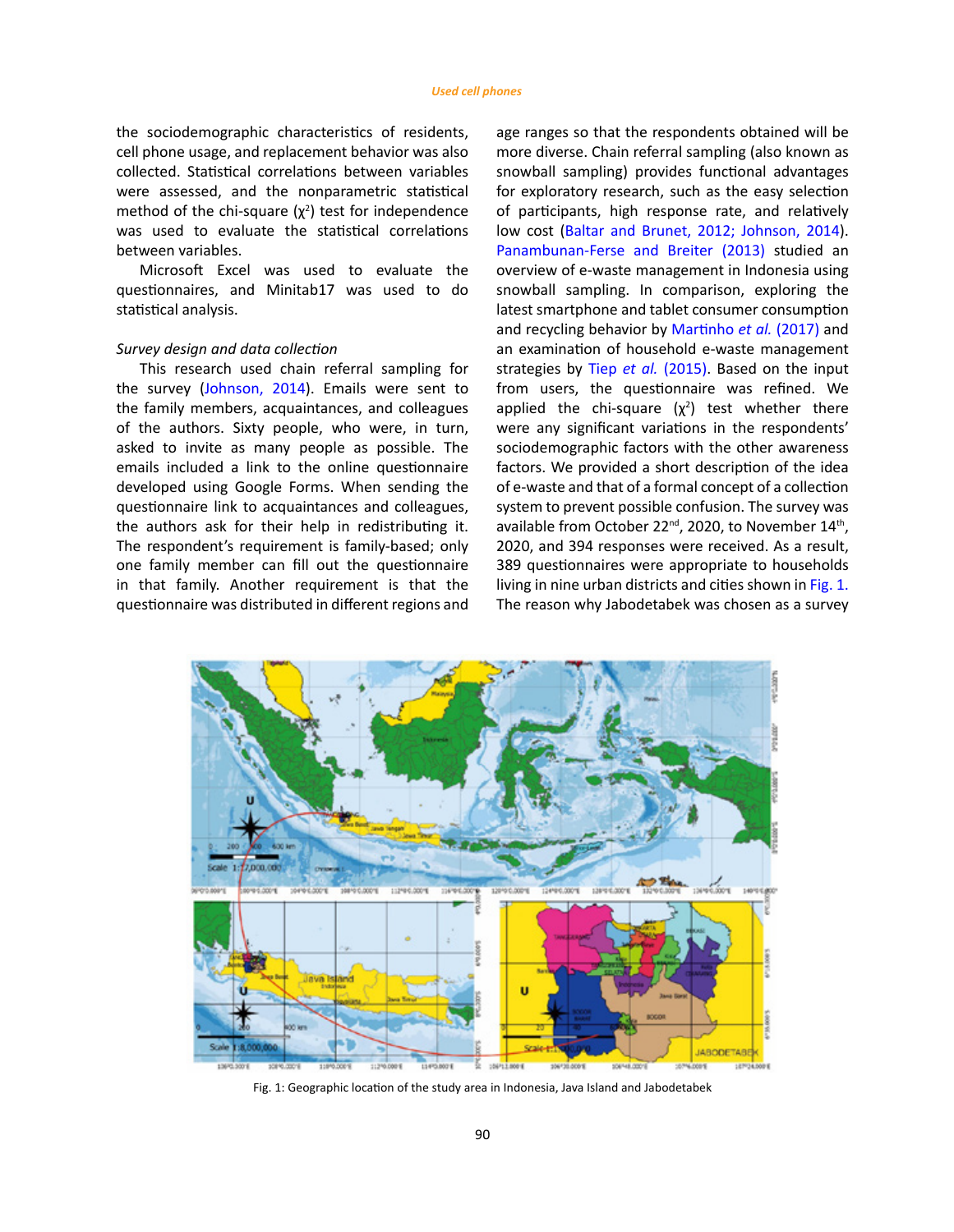location is due to the fact that the total population in large cities, such as Jakarta, Bogor, Tangerang, Depok, Bekasi, Bandung, Semarang, Surabaya, Medan, and Palembang, reaches 50.7% of the total population of Indonesia. About 58% of this population is concentrated in Java Island; the electrical and electronics market is currently dominated by smartphones, computers, and some electrical and electronic equipment at low import prices ([Honda](#page-11-0) *et al.*[, 2016\).](#page-11-0)

## *Analytical framework*

Jabodetabek has grown into a more extensive and more integrated megacity from the boundaries of different city regions. This area comprises Jakarta as the business district and its satellite cities, namely Bogor, Depok, Tangerang, and Bekasi. Jabodetabek has become Indonesia's largest megacity with an important role in social, political, and economic aspects. Jabodetabek has a land area of approximately 7,000 km<sup>2</sup> . In 2010, Jabodetabek's population was more than 26.7 million and contributed 25.52% to Indonesia's GDP ([Rustiadi](#page-11-0) *et al.*, 2015). According to the calculated number of households in Jabodetabek (i.e., approximately 460,000), the sample size is set as 384 [\(CRS, 2016; Islam](#page-11-0) *et al*., 2016). The total

number of valid respondents that we have in this research is 389 samples. Thus, the number of sample respondents has exceeded the sample size set based on the previously presented calculations. The behavioral patterns of residents regarding the disposal of their out-of-use cell phones and their attitudes toward cell phone collection activities were considered. Their perceptions of selling their waste cell phones and their priorities were examined in the settings and modes of the collection infrastructure.

## **RESULTS AND DISCUSSION**

## *Residents' sociodemographic Characteristics*

According to the respondents' sociodemographic characteristics, the mean age was 34.90, and 42.93% of the respondents were male. The majority of the respondents held a bachelor's degree (i.e., 46.53%). The average individual earnings were Rp 6.4 million/month. The top three areas of concern and involvement that respondents were most interested in were study principles, government employees, and businesses or services. These topics were the top priorities of 25.71%, 20.31%, and 18.51% of respondents, respectively. The sociodemographic build of the resident is shown in Table 1.

The other survey results showed that most

| Characteristics                  | N (number) | %     |
|----------------------------------|------------|-------|
| Sex                              |            |       |
| Male                             | 167        | 42.93 |
| Female                           | 222        | 57.07 |
| Age                              |            |       |
| $18 - 24$                        | 118        | 30.33 |
| $25 - 29$                        | 54         | 13.88 |
| $30 - 39$                        | 64         | 16.46 |
| >40                              | 153        | 39.33 |
| Occupation                       |            |       |
| <b>Business &amp; Services</b>   | 72         | 18.51 |
| Government Employee              | 79         | 20.31 |
| Corporate employee               | 138        | 35.48 |
| Student                          | 100        | 25.71 |
| <b>Education Level</b>           |            |       |
| High School and associate degree | 143        | 36.76 |
| <b>Bachelor Degree</b>           | 181        | 46.53 |
| Master and above                 | 65         | 16.71 |
| Monthly Income (Rp)              |            |       |
| $2 - 3.5$ million                | 116        | 29.82 |
| 3.5 - 5 million                  | 35         | 9.0   |
| 5 - 7 million                    | 50         | 12.85 |
| 7 - 10 million                   | 57         | 14.65 |
| >10 million                      | 131        | 33.68 |

Table 1: Sociodemographic build of the resident Table 1: Sociodemographic build of the resident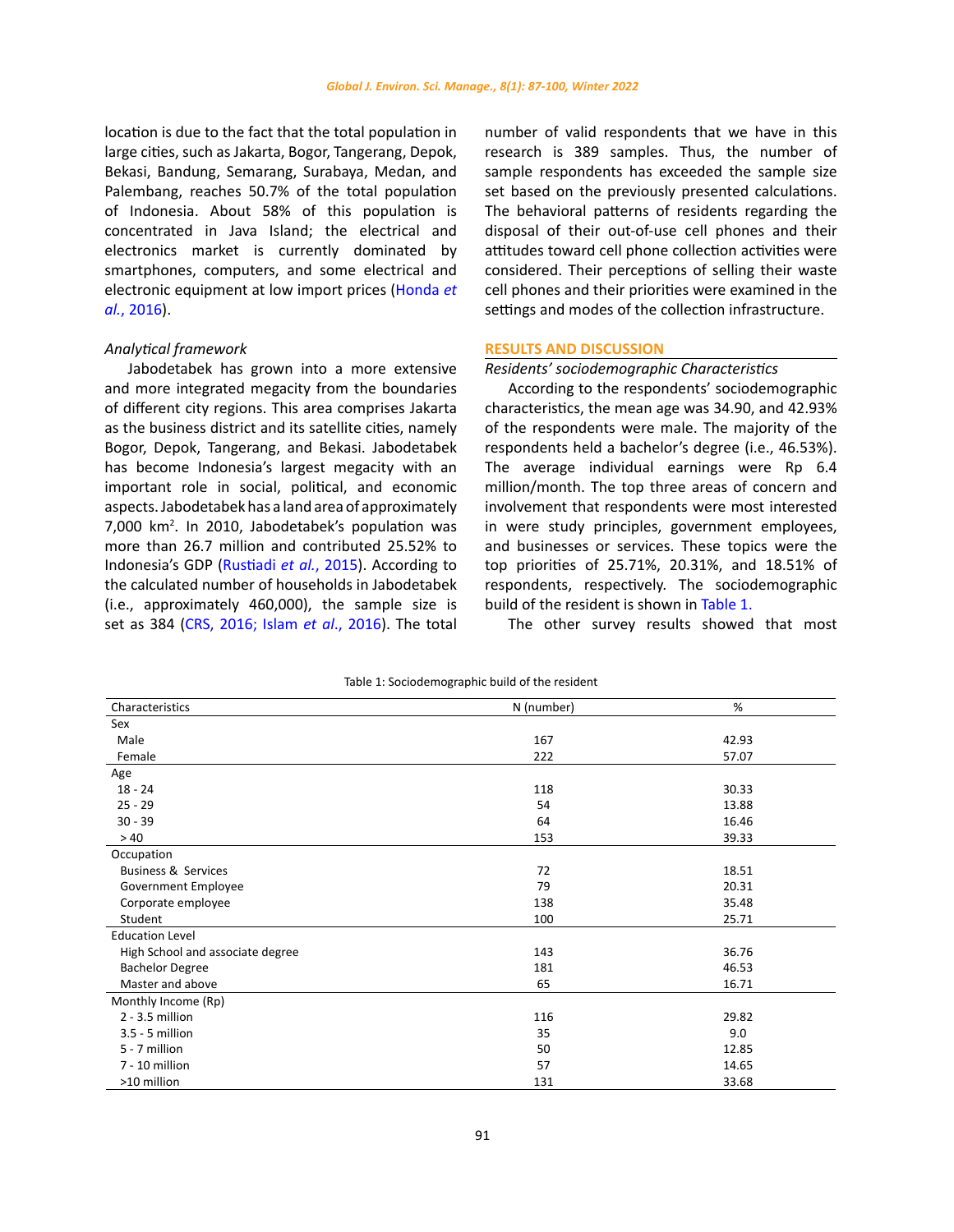<span id="page-5-0"></span>respondents had one cell phone (i.e., 72.24%), whereas 23.65% had two cell phones, 2.31% had three cell phones, and 1.8% had more than three cell phones. Thus, the total number of cell phones owned by a Jabodetabek respondent was more than 1.28 units. This number is slightly lower than the average number of cell phone owners in Indonesia, which is 1.4 units with 371.4 million cellphone users out of a total population of 262 million [\(Kemp, 2017\).](#page-11-0)

## *Life span and reasons for cell phone replacement*

The average life span of cell phone use in our study is 2.6 years (Fig. 2). Based on the respondents' data, most people in Jabodetabek (i.e., 48.59%) still use their cell phones for more than three years. Among the respondents, 30.33% continued to use

the same cell phones for three years, and 14.4% of the respondents changed their cell phones when they reached 1.5–2 years old. The average life span of cell phones in the study conducted by [Polák and](#page-11-0) [Drápalová \(2012\)](#page-11-0) was 4.35 years. Two years later, [Yin](#page-11-0) *et al.* [\(2014\)](#page-11-0) determined that the average life span of a cell phone was shortened to 2.9 years. During its development, the cell phone was initially an electronic product with a slow turnaround; it became an electronic product with a fast turnaround because of the rapid growth of functions, technologies, and sales strategies that pushed new products to the market every year. The average cell phone usage time was 2.61 years in the study conducted by [Bai](#page-11-0) *et al.* [\(2018\)](#page-11-0), and the average use of cell phones was 1.9 years in the study conducted by Tan *[et al.](#page-11-0)*





Fig. 3: Households' cell phone reason for replacement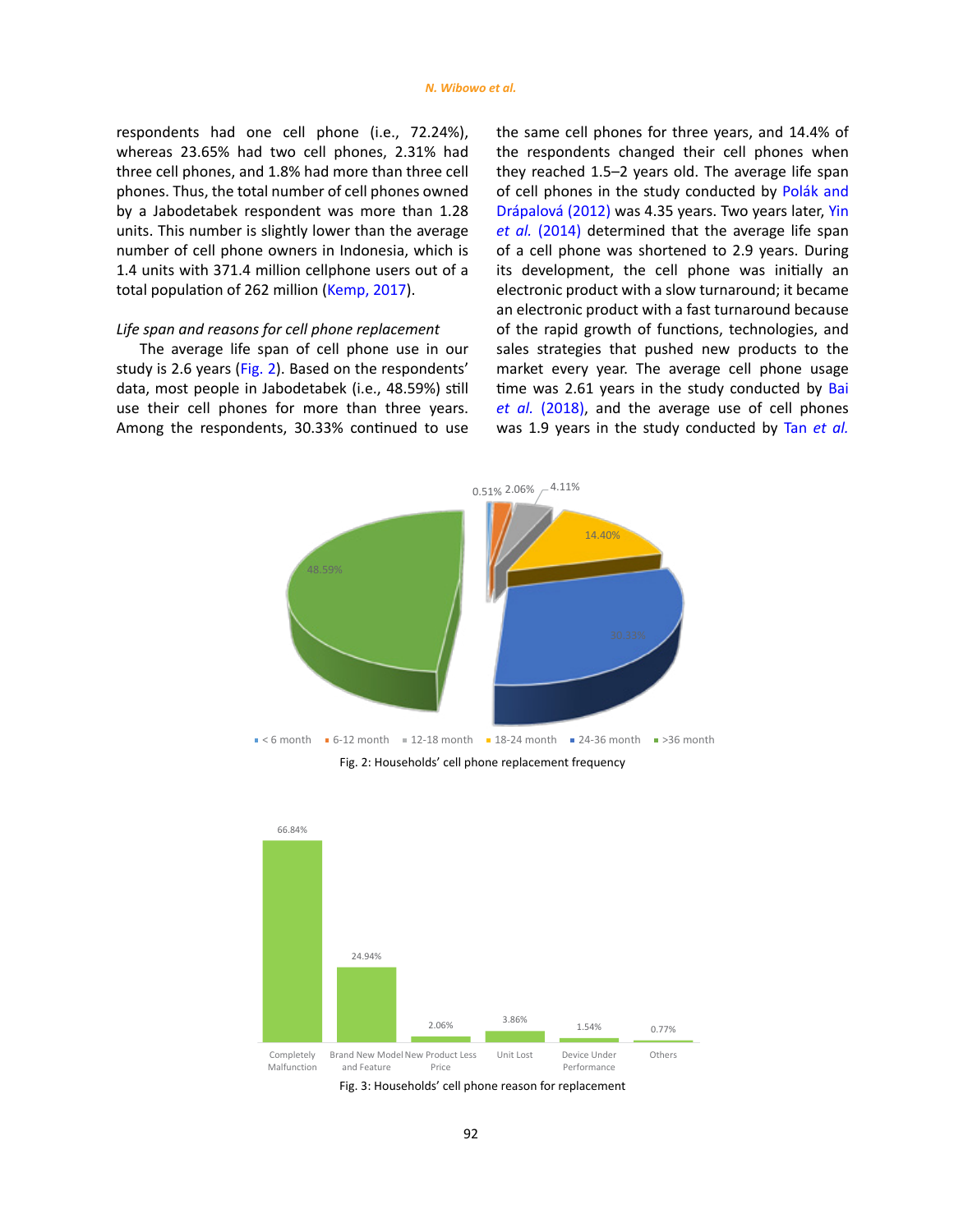<span id="page-6-0"></span>[\(2018\)](#page-11-0). These studies further proved that cell phones have developed into electronic products with a fast turnaround. Differences between the results depended on the level of income of the respondents in the survey. The users' reasons for replacing cell phones showed that users would replace cell phones if the cell phones are damaged (66.84%) or if their models and features are out of date (24.94%) [\(Fig.](#page-5-0)  [3](#page-5-0)). [Ylä-Mella](#page-11-0) *et al.* (2015) showed that 72% of the respondents would replace their cell phones if it is no longer working fine, and 32% of the respondents were driven to change their cell phones by the innovative features of the newer products. Through this research, the finding is quite similar.

#### *Resident's used cell phones treatment methods*

Based on the survey results, Fig. 4 shows that most respondents (i.e., 59.9%) keep unused cell phones at home compared their behavior toward other large household appliances, such as televisions, computers, and refrigerators. Only approximately 17% of the respondents keep large household appliances at home after they no longer use them ([Islam](#page-11-0) *et al*., [2016](#page-11-0)). The high-level storage of unused cell phones is due to their small size and small space occupied at home. Moreover, a large amount of personal



Fig. 4: Household behavior toward used cell phones



Fig. 5: Household knowledge of used cell phone hazards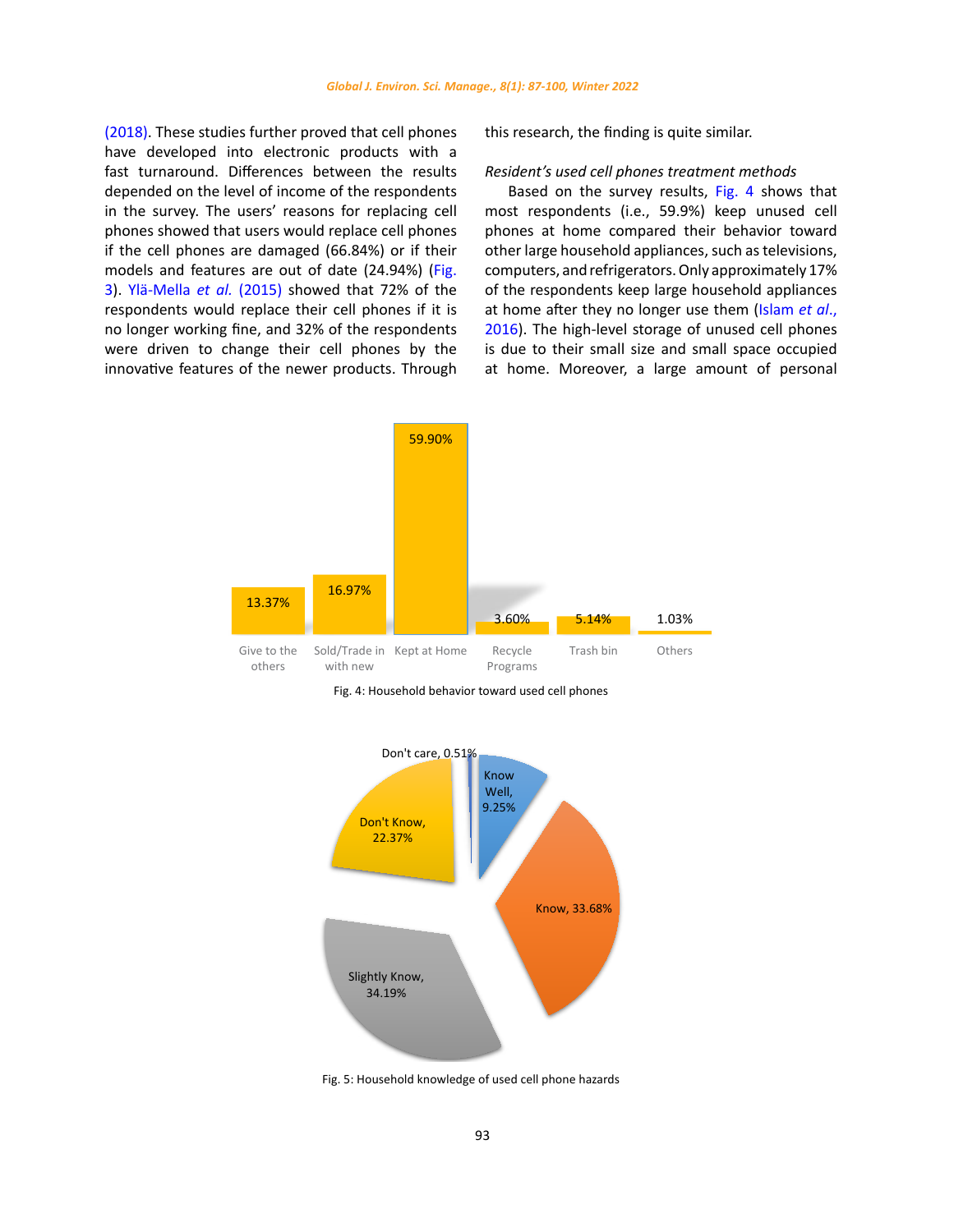<span id="page-7-0"></span>information is stored in cell phones, making residents more careful in disposing of used cell phones. There were also significant differences in each country or city to hold used cell phones in the other studies. The research conducted by [Ylä-Mella](#page-11-0) *et al.* (2015) in Oulu, Finland, showed that 85% of cell phone users keep their used cell phones at home. Meanwhile, the research conducted by [Martinho](#page-11-0) *et al.* (2017) in Portugal showed that 36% of the respondents choose to keep their used cell phones. Similarly, the research conducted by Yin *et al.* [\(2014\)](#page-11-0) and Bai *et al.* [\(2018\)](#page-11-0) in China showed that the proportion of respondents that store used cell phones at home is 47% and 79%, respectively. These differences were the various income levels of the population in the cities studies were conducted. However, keeping used cell phones at home to a certain extent will prevent re-use and recycling activities. Because for the operation of an economical processing facility, the minimum number of used cell phones collected is required [\(Tan](#page-11-0) *et al.,* [2018](#page-11-0)). Therefore, changing people's attitudes toward the choice of disposing of used cell phones is a fundamental requirement to solve environmental problems related to used cell phones.

## *Resident's knowledge about e-waste*

The results obtained in the survey of household awareness of environmental hazards associated with used cell phones and respondents' attitudes toward the collection process are shown in [Fig. 5.](#page-6-0) The results showed that approximately 77.12% of the respondents knew that used cell phones could harm the environment, 9.25% were aware of the specific effects of the hazards, and the remaining 22.88% did not know or did not even care. Regarding households' attitudes toward used cell phone collection activities, approximately 52.7% of the respondents were willing to give their used cell phones and support the collection activities. Compared to other studies, Kuala Lumpur, Malaysia, appears to have a tiny proportion of e-waste awareness than Indonesia. Only 59 % of households know that e-waste is harmful to the environment (Afroz *et al*[., 2013\).](#page-11-0) Another study of residences in Surabaya, Indonesia, found that just 35% of the population is aware that electronic waste is classified as a hazardous substance [\(Pandebesie](#page-11-0) *et al*[., 2019\)](#page-11-0). Contrast findings in Bangladesh, just 9% of citizens worry about e-waste, and 68% of community members are ignorant of the issue (Islam *et al.*[, 2016\).](#page-11-0) The studies show that public understanding of e-waste has a wide range of features, including substantial variances between areas in Indonesia. These might be due to community education and e-waste management strategy in each region. The other variables, such as education level and employment, which differ throughout regions, can also affect differences in knowledge between areas. It is critical to establish the development and enforcement of laws to be aware of the proper handling of e-waste.

## *Relationship between variables*

This study used the chi-square  $(\chi^2)$  test to analyze and determine whether there are significant

| Variable A               | Variable B | $x^2$  | $p-value$ | Result      |
|--------------------------|------------|--------|-----------|-------------|
| Gender                   | <b>EHA</b> | 0.009  | 0.926     | Independent |
|                          | <b>UCU</b> | 0.457  | 0.796     | Independent |
|                          | <b>WTR</b> | 2.44   | 0.785     | Independent |
| Age                      | <b>EHA</b> | 7.119  | 0.068     | Independent |
|                          | UCU        | 1.412  | 0.703     | Independent |
|                          | <b>WTR</b> | 24.855 | 0.003     | Dependent   |
| Occupation               | EHA        | 9.102  | 0.028     | Dependent   |
|                          | UCU        | 2.976  | 0.395     | Independent |
|                          | <b>WTR</b> | 22.297 | 0.034     | Dependent   |
| <b>Educational Level</b> | EHA        | 2.512  | 0.285     | Independent |
|                          | <b>UCU</b> | 1.143  | 0.565     | Independent |
|                          | <b>WTR</b> | 13.207 | 0.105     | Independent |
| Income Level             | <b>EHA</b> | 9.708  | 0.046     | Dependent   |
|                          | UCU        | 7.452  | 0.024     | Dependent   |
|                          | <b>WTR</b> | 16.129 | 0.185     | Independent |

|  |  | Table 2: Chi-square independence test results |  |  |
|--|--|-----------------------------------------------|--|--|
|--|--|-----------------------------------------------|--|--|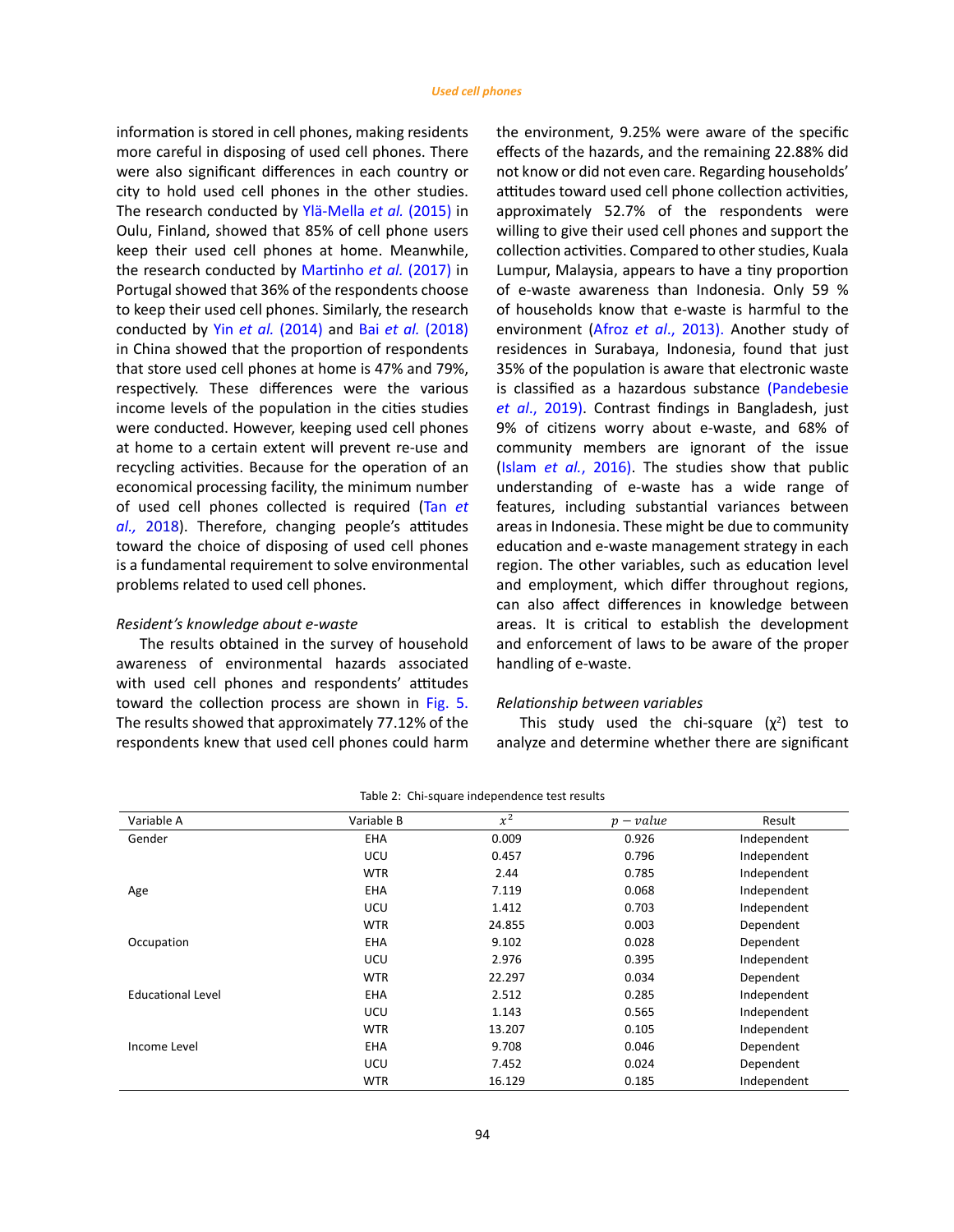<span id="page-8-0"></span>differences. The variables tested were EHA, UCU, WTR variables, and sociodemographic variables of the respondents, i.e., gender, age, educational level, occupation, and income. Pearson's  $(\chi^2)$  test is usually appropriate as long as no more than 20% of events are required to have frequencies less than 5; some categories of variables have been merged to enhance the findings [\(Sheskin, 2011\)](#page-11-0). [Table 2](#page-7-0) shows all the results of the  $\chi^2$  calculation that examines the differences between sociodemographic and environmental awareness variables. Significant differences were observed between occupation and income categories toward the EHA variable (p-value = 0.028 and 0.046). Work in businesses and services shows more EHA and a higher income (>IDR 10 million), paying more attention to environmental issues when buying new electronic products (p-value = 0.046). Islam *et al*[. \(2021\)](#page-11-0) reported that age, family size, and income level influence people's awareness of e-waste, where respondents with an income level

above US\$156,000/year have a deep concern for e-waste. In contrast[, Martinho](#page-11-0) *et al.* (2017) founded that age above 35 years and occupation have significant differences with awareness behavior, where students and employees have high environmental awareness compared to others. Furthermore, Tan *et al.* [\(2018\)](#page-11-0) showed that educational level and occupation area had significant differences with public awareness in China. The other significant differences between the UCU variable and the variable income level on the manner of cell phone acquisition (p-value = 0.024). The differences between sociodemographic and WTR also show significant differences between age and occupation on the number of damaged cell phones but kept (p-value =  $0.003$  and  $0.034$ ). The minimum number of cell phones that are damaged but kept is as much as two units for each family, whereas the minimum number of cell phones that are usable and kept is 4–5 units for each head of the family. These findings are consistent with [Pandebesie](#page-11-0) *et al.*



Fig. 6: Used cellphone flow in Jabodetabek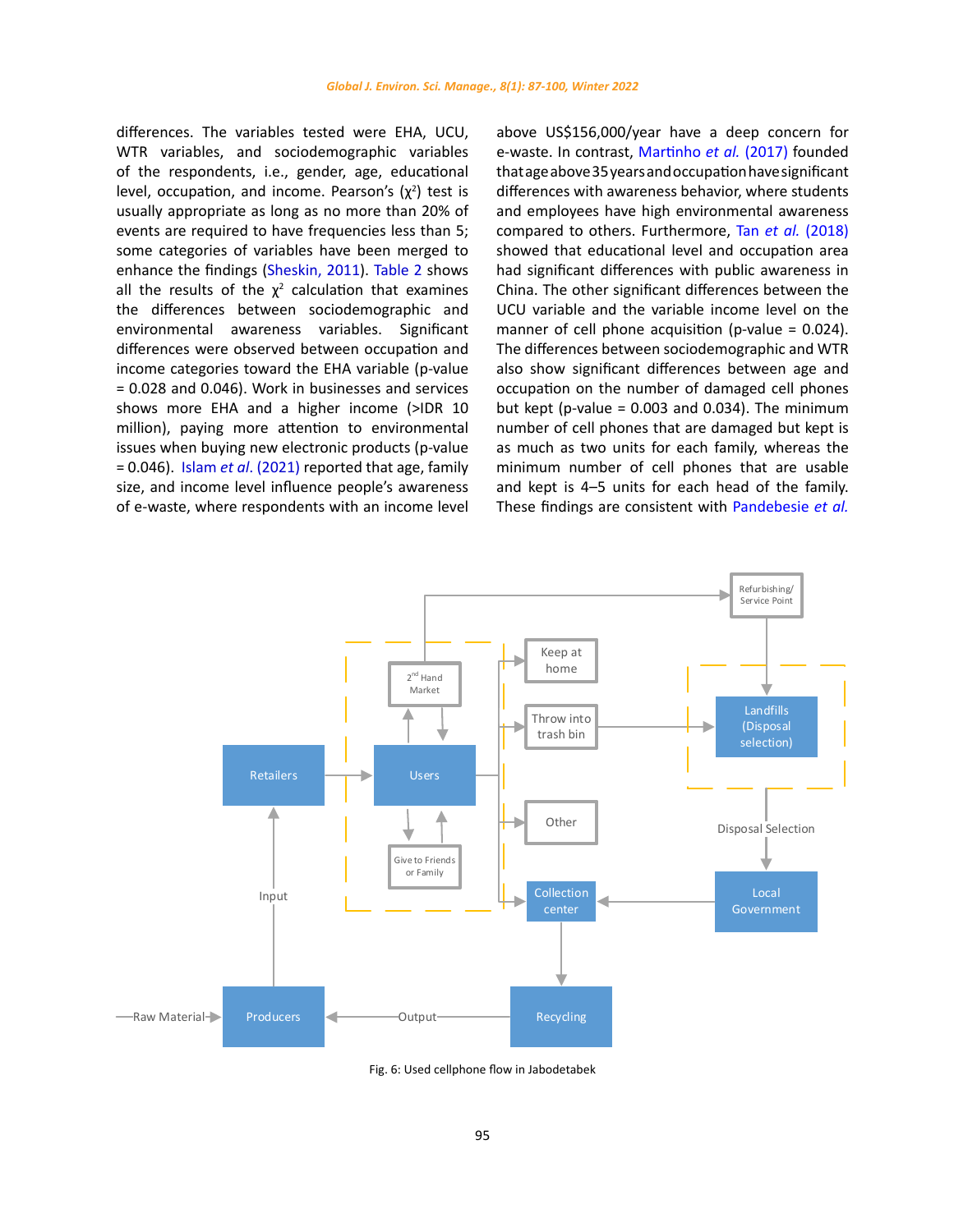[\(2019\)](#page-11-0), who found that age and education level had a strong indirect influence on respondent's willingness to manage their waste. [Dwivedy and Mittal \(2013\)](#page-11-0) demonstrated different results in which the variable income level impacts people's willingness in Indian variables. According to Miner *et al*[. \(2020\),](#page-11-0) there are no significant differences in participants' desire to cooperate in e-waste management according to their sociodemographic backgrounds.

## *E-Waste management in Indonesia*

Indonesia currently has no specific regulations governing the management of electronic waste. Law no. 8 of 2008 concerning waste management and Law no. 32 of 2009 concerning environmental protection and management is currently used as the legal basis for regulations used in electronic waste management. Technical regulations in implementing the Law are regulated in Government Regulations No. 101 of 2014 concerning hazardous and toxic waste management. It explains the use of this waste, including recycling, recovery, re-use, which are important links. Government Regulations No. 81 of 2012 concerning household waste management in which electronic waste is included in its classification. The hazardous and toxic waste regulation originated from Indonesia's participation in the Basel convention on hazardous waste as regulated in Presidential Decree No. 61 of 1993 concerning the ratification of the Basel Convention on the control of transboundary movements of hazardous wastes and their disposal, which Presidential Regulation further amended No. 47 of 2005. Hazardous and toxic waste, according to Government Regulations No. 101 of 2014 section 1, is the remainder of a business and activity containing substances, energy, and other components which, due to their nature, concentration, and amount, either directly or indirectly, can pollute and damage the environment life, and endanger the environment, health, and the survival of humans and other living creatures. Section 53, written in Government Regulations No. 101 of 2014, requires hazardous and toxic waste for people who produce hazardous and toxic waste. If it cannot be done alone, it can be given to hazardous and toxic waste users. Section 54 states that hazardous and toxic waste is used as raw material, energy substitution, and raw material substitution, whose utilization is under the development of science and technology. Indonesia's current regulations are still in the early stages [\(Andarani](#page-11-0) [and Goto., 2014\).](#page-11-0) It is undeniable that it will be a challenge for the government to manage e-waste. There are still valuable metals that have economic value in e-wast[e \(Tesfaye](#page-11-0) *et al*., 2017). Urban Mining can be one of the strategies that can be applied to overcome the problems in handling e-waste in Indonesia. It can also increase competitiveness in the e-waste management industry's sustainability because there is a large potential for added value (Arora *et al*[., 2017\)](#page-11-0). Reducing the amount of e-waste is one of the options that Indonesia can do. Extended Producer responsibility (EPR) is a potential option where producers must be responsible for the e-waste produced from their products [\(Afroz](#page-11-0) *et al*[., 2013\)](#page-11-0). Indonesia needs to reformulate regulations covering the informal sector in e-waste management because the informal sector is an essential part of Indonesia's e-waste management success [\(Rochman](#page-11-0) *et al.*, 2017). According to [Song](#page-11-0) *et al*[. \(2012\),](#page-11-0) households in developed nations must pay for e-waste collection, and their behaviors and attitudes are critical to the successful collection of home e-wastes. Wang *et al*[. \(2017\)](#page-11-0) formulated financing assistance for e-waste management, proper advice and standards for domestic e-waste collection systems, and tax advantage encourage formal collecting companies as essential roles in excellent e-waste management that should be considered.

#### *The flow of e-waste*

No regulations for monitoring e-waste from households, either at the national or regional level, have been established. The Ministry of Environment in Jakarta is the principal agency responsible for waste management in Indonesia. In several cases, diverted e-waste, which was illegally imported using several methods, such as being declared as raw, reprocessed/ re-used, or donated materials, was discovered by the government [\(Panambunan-Ferse and Breiter, 2013\).](#page-11-0) As a result, the central government has adopted the extended producer responsibility method since 2008. However, the regulations are still being formulated at the time of this research. In an interview with the Head of the DKI Jakarta Provincial Environmental Service, e-waste management and regulations were confirmed to be nonexistent in the Jakarta region.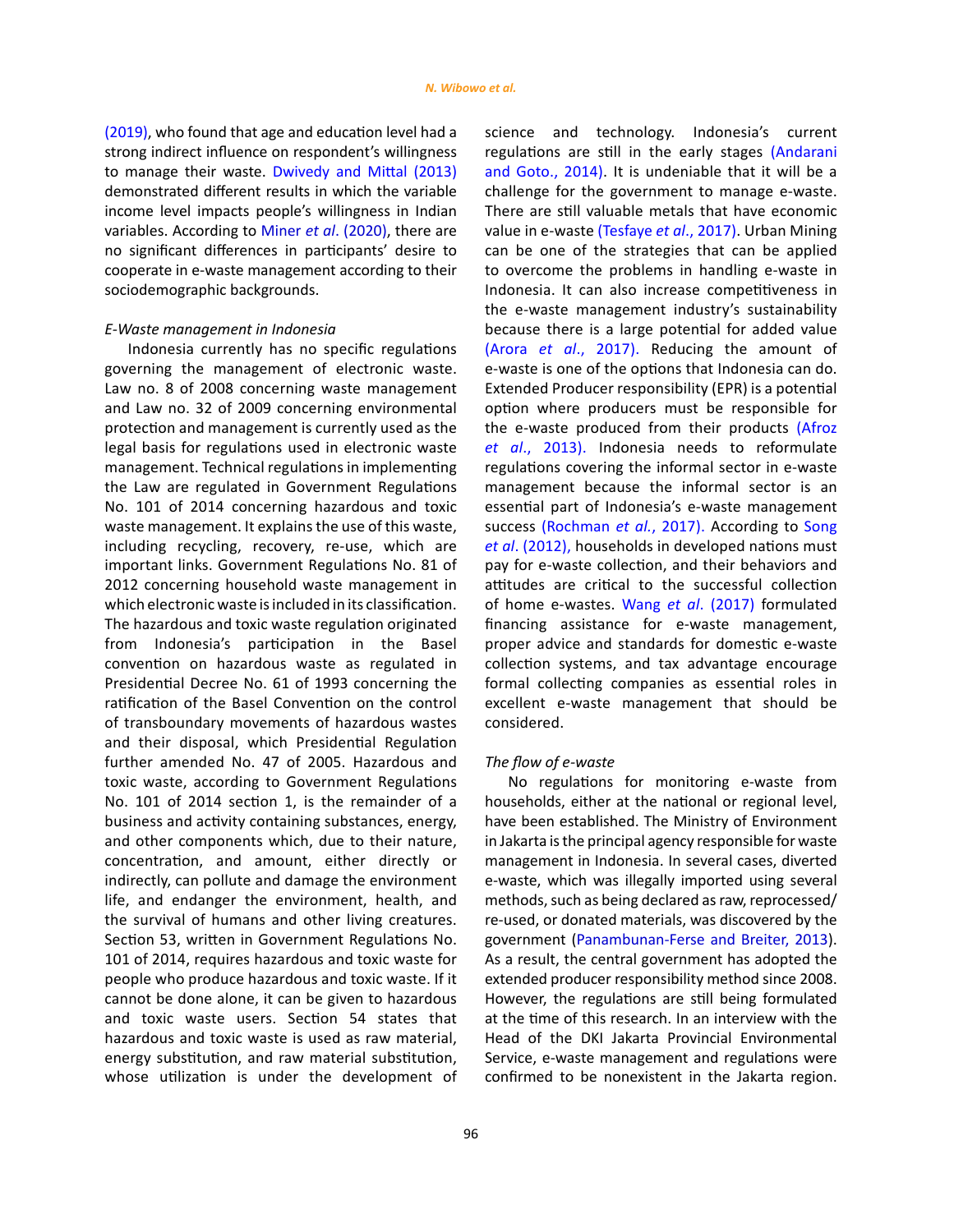Moreover, the initiative from the local government simply sorts electronic equipment from the local people and disposes it into landfills. Afterward, the sorted wastes are taken to the collection points in each subdistrict or district, then send to the DKI Jakarta Provincial Environmental Service warehouse. E-waste management in Jakarta is illustrated in [Fig 6.](#page-8-0)  The DKI Jakarta Provincial Environmental Service has an e-waste dropbox program at car-free day areas or other public places so that people can dispose of their e-waste into e-waste drop boxes. Another program currently being implemented is a service to pick up e-waste from people's residences with a minimum requirement of 5 kg of e-waste. Residents living in Jakarta can use this service for free. E-waste is stored in the DKI Jakarta Provincial Environmental Service warehouse, which the e-waste recycling industry will then utilize. However, consumers are not enthusiastic about this program. Thus, this program does not run as it is desired initially.

#### **CONCLUSION**

This study aims to increase the role of the Jabodetabek community and the collection of used cell phones to participate in the success of e-waste management in Indonesia. Sociodemographic characteristics of the people in Jabodetabek, Indonesia were taken for 389 samples of respondents dominated by women (55%), age range > 40 years (39.33%), corporate employees (35.48%), Bachelor Degree educational level (46.53%) with monthly income above IDR 10 million/month (33.68%). This research also identifies reasons residents are unwilling to recycle their cell phones. The households were asked how long it took consumers to replace their cell phones, the reasons for replacing their old cell phones, and how to treat their used cell phones. Based on research, the average cell phone ownership in Jabodetabek is 1.28 units, and the average cell phone life span of people in Jabodetabek is 2.6 years. Mostly the households will replace their used cell phone if there is damage (66.84%) and keep the used cell phone at home (59.5%), thus becoming an obstacle in applying the appropriate recycling system and a circular economy. The significant differences between environmental awareness (i.e., EHA, UCU, and WTR variables) and sociodemographics of households were observed. The EHA variable has significant differences with

occupation and income level (p-value = 0.028 and 0.046), UCU variable has significant differences with the income level variable (p-value  $= 0.024$ ). The others, a statistically significant difference between sociodemographic variable (age, occupation) and WTR was observed; p-value = 0.003 for age and p-value = 0.034 for occupation. This paper showed that EHA and WTR have an important role in increasing the collection of used cell phones from households. Therefore, to develop a new strategy, the findings of this study can provide insights into the e-waste problem and citizen's awareness of e-waste management. The relationship model between sociodemographic and EHA and WTR as the knowledge contribution helped determine the right characteristics in e-waste management in Indonesia in the future. We believe that these findings will help strengthen decision-making steps to assist formal and informal e-waste recycling activities in Jabodetabek. Either to ensure the success of used cell phone collection activities, the EHA and WTR of the community need to be considered. This study is limited to cell phones in Indonesia's e-waste so that the characteristics of users are limited. The huge potential of e-waste and other types of e-waste such as television, air conditioning, and washing machines also have different user characteristics. The future research for e-waste management with the user characteristics in other countries needs to be compared would be beneficial. It will be interesting if research on e-waste management is carried out with various types of e-waste and various user characteristics because e-waste disposal and consumers' behavior and awareness are dynamically different. Furthermore, a replication of this study in other countries could be beneficial in determining whether cultural differences influence consumers' attitudes toward small electronic equipment repair and resale.

#### **AUTHOR CONTRIBUTIONS**

N. Wibowo carried out the literature review, study research, data analysis and interpretation, manuscript text preparation, and manuscript editing. R. Nurcahyo supervised the research, assisted in obtaining the study funding and have granted final approval to the published version. D.S. Gabriel have been evaluated and collaborated in the comprehensive revision of it for important defining substance.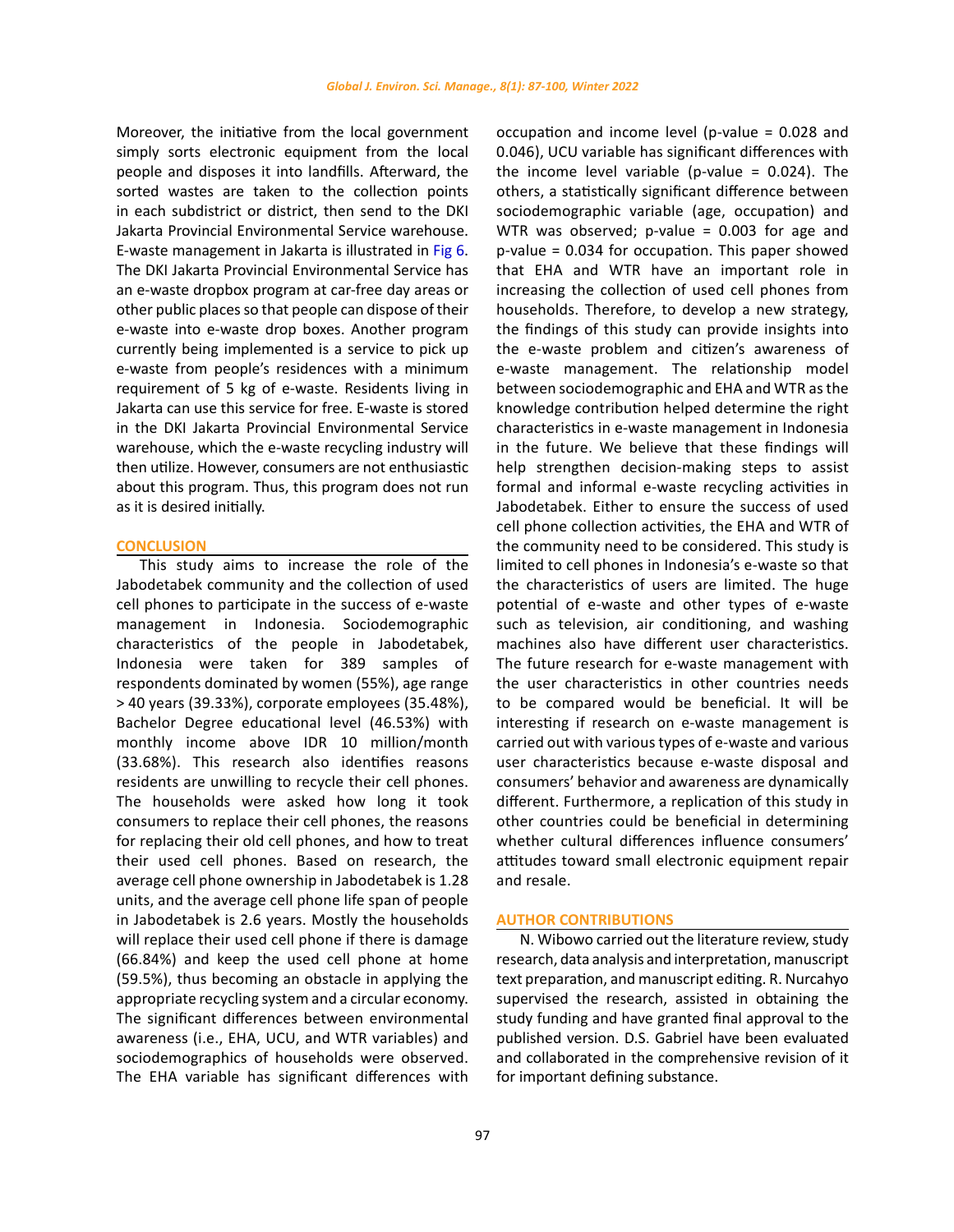## <span id="page-11-0"></span>**ACKNOWLEDGEMENT**

This study was supported by Universitas Indonesia Hibah Publikasi Doktoral (PD) Tahun 2021 No: [NKB-505/UN2.RST/HKP.05.00/2021]. The authors express their gratitude to the respondent who took part in the study and National Research and Innovation Agency Republic of Indonesia (BRIN-RI) SAINTEK scholarship

#### **CONFLICT OF INTEREST**

The authors declare no potential conflict of interest regarding the publication of this work. In addition, the ethical issues including plagiarism, informed consent, misconduct, data fabrication and, or falsification, double publication and, or submission, and redundancy have been completely witnessed by the authors.

## **OPEN ACCESS**

This article is licensed under a Creative Commons Attribution 4.0 International License, which permits use, sharing, adaptation, distribution and reproduction in any medium or format, as long as you give appropriate credit to the original author(s) and the source, provide a link to the Creative Commons license, and indicate if changes were made. The images or other third party material in this article are included in the article's Creative Commons license, unless indicated otherwise in a credit line to the material. If material is not included in the article's Creative Commons license and your intended use is not permitted by statutory regulation or exceeds the permitted use, you will need to obtain permission directly from the copyright holder. To view a copy of this license, visit: http://creativecommons.org/ licenses/by/4.0/.

## **ABBREVIATIONS**

| %           | Percent                                                   |
|-------------|-----------------------------------------------------------|
| DKI         | Special Area of the Capital                               |
| F-waste     | Electronic waste                                          |
| FHA         | Environmental hazard awareness                            |
| Fiq         | Figure                                                    |
| GDP         | Gross domestic product                                    |
| IDR         | Indonesian rupiah                                         |
| i.e         | That is                                                   |
| Jabodetabek | Jakarta, Bogor, Depok, Tangerang,<br><b>Bekasi Cities</b> |
| Кa          | Kilograms                                                 |

| Km <sup>2</sup> | Square kilometers      |
|-----------------|------------------------|
| t               | tonnes                 |
| t/year          | Ton/year               |
| p-value         | Probability value      |
| <b>ROI</b>      | Return on investment   |
| UCU             | Used cell phones usage |
| <b>WTR</b>      | Willingness to recycle |
| γ2              | Chi-square test        |

## **REFERENCES**

- [Afroz, R.; Masud, M.M.; Akhtar, R.; Duasa, J.B., \(2013\). Survey and](https://www.sciencedirect.com/science/article/pii/S095965261300053X) [analysis of public knowledge, awareness and willingness to pay](https://www.sciencedirect.com/science/article/pii/S095965261300053X) [in Kuala Lumpur, Malaysia–a case study on household WEEE](https://www.sciencedirect.com/science/article/pii/S095965261300053X) [management. J. Cleaner Prod., 52: 185-193](https://www.sciencedirect.com/science/article/pii/S095965261300053X) **(9 pages).**
- [Andarani, P.; Goto, N., \(2014\). Potential e-waste generated from](https://link.springer.com/article/10.1007/s10163-013-0191-0) [households in Indonesia using material flow analysis. J. Mater.](https://link.springer.com/article/10.1007/s10163-013-0191-0) [Cycles Waste Manage., 16\(2\): 306-320](https://link.springer.com/article/10.1007/s10163-013-0191-0) **(15 pages).**
- [Arora, R.; Paterok, K.; Banerjee, A.; Saluja, M. S., \(2017\). Potential](https://www.sciencedirect.com/science/article/pii/S0970389617303294) [and relevance of urban mining in the context of sustainable](https://www.sciencedirect.com/science/article/pii/S0970389617303294) [cities. IIMB Manag. Rev., 29\(3\): 210-224](https://www.sciencedirect.com/science/article/pii/S0970389617303294) **(14 pages).**
- [Awasthi, A.K.; Li, J., \(2018\). Assessing resident awareness on](https://link.springer.com/article/10.1007%2Fs11356-017-1037-4) [e-waste management in Bangalore, India: a preliminary case](https://link.springer.com/article/10.1007%2Fs11356-017-1037-4) [study. Environ. Sci. Pollut. Res., 25\(11\): 11163-11172](https://link.springer.com/article/10.1007%2Fs11356-017-1037-4) **(10 [pages\).](https://link.springer.com/article/10.1007%2Fs11356-017-1037-4)**
- [Babayemi, J.; Osibanjo, O.; Weber, R., \(2017\). Material and](https://link.springer.com/article/10.1007%2Fs10163-016-0472-5) [substance flow analysis of mobile phones in Nigeria: a step](https://link.springer.com/article/10.1007%2Fs10163-016-0472-5) [for progressing e-waste management strategy. J. Mater. Cycles](https://link.springer.com/article/10.1007%2Fs10163-016-0472-5) [Waste Manage., 19\(2\): 731-742](https://link.springer.com/article/10.1007%2Fs10163-016-0472-5) **(12 pages).**
- [Bai, H.; Wang, J.; Zeng, A.Z., \(2018\). Exploring chinese consumers'](https://www.sciencedirect.com/science/article/abs/pii/S095965261830934X) [attitude and behavior toward smartphone recycling. J. Cleaner](https://www.sciencedirect.com/science/article/abs/pii/S095965261830934X) [Prod., 188: 227-236](https://www.sciencedirect.com/science/article/abs/pii/S095965261830934X) **(10 pages).**
- [Baldé, C.P.; Forti, V.; Gray, V.; Kuehr, R.; Stegmann, P., \(2017\). The](http://collections.unu.edu/view/UNU:6341) [global e-waste monitor 2017: quantities, flows and resources.](http://collections.unu.edu/view/UNU:6341) [United Nations University, International Telecommunication](http://collections.unu.edu/view/UNU:6341) [Union, and International Solid Waste Association.](http://collections.unu.edu/view/UNU:6341)
- [Baltar, F.; Brunet, I., \(2012\). Social research 2.0: virtual snowball](https://www.emerald.com/insight/content/doi/10.1108/10662241211199960) [sampling method using Facebook. Internet Res., 22\(1\): 57-74](https://www.emerald.com/insight/content/doi/10.1108/10662241211199960) **[\(18 pages\).](https://www.emerald.com/insight/content/doi/10.1108/10662241211199960)**

[CRS, \(2016\). Sample Size Formulas for Our Sample Size Calculator](https://www.surveysystem.com/sample-size-formula  Last accessed November 2020  ).

- [Dwivedy, M.; Mittal, R. K., \(2013\). Willingness of residents to](https://www.sciencedirect.com/science/article/abs/pii/S2211464513000262) [participate in e-waste recycling in India. Environ. Dev., 6: 48-68](https://www.sciencedirect.com/science/article/abs/pii/S2211464513000262) **[\(20 pages\).](https://www.sciencedirect.com/science/article/abs/pii/S2211464513000262)**
- [Echegaray, F.; Hansstein, F.V., \(2017\). Assessing the intention](https://www.sciencedirect.com/science/article/abs/pii/S0959652616305285)[behavior gap in electronic waste recycling: the case of Brazil. J.](https://www.sciencedirect.com/science/article/abs/pii/S0959652616305285) [Cleaner Prod., 142: 180-190](https://www.sciencedirect.com/science/article/abs/pii/S0959652616305285) **(11 pages).**
- [Ghodrat, M.; Rhamdhani, M.A.; Brooks, G.; Masood, S.; Corder,](https://www.sciencedirect.com/science/article/abs/pii/S0959652616301007) [G., \(2016\). Techno economic analysis of electronic waste](https://www.sciencedirect.com/science/article/abs/pii/S0959652616301007) [processing through black copper smelting route. J. Cleaner](https://www.sciencedirect.com/science/article/abs/pii/S0959652616301007) [Prod., 126: 178-190](https://www.sciencedirect.com/science/article/abs/pii/S0959652616301007) **(13 pages).**
- [He, P.; Feng, H.; Hu, G.; Hewage, K.; Achari, G.; Wang, C.; Sadiq, R.](https://www.sciencedirect.com/science/article/pii/S0959652619343689) [\(2019\). Life cycle cost analysis for recycling high-tech minerals](https://www.sciencedirect.com/science/article/pii/S0959652619343689) [from waste mobile phones in China. J. Cleaner Prod., 251:](https://www.sciencedirect.com/science/article/pii/S0959652619343689) 119498 **[\(11 pages\).](https://www.sciencedirect.com/science/article/pii/S0959652619343689)**

[Honda, S.I.; Khetriwal, D.S.; Kühr, R., \(2016\). Regional e-waste](https://collections.unu.edu/eserv/UNU:6348/Regional_E-waste_Monitor_Easr_Southeast_Asia_low.pdf)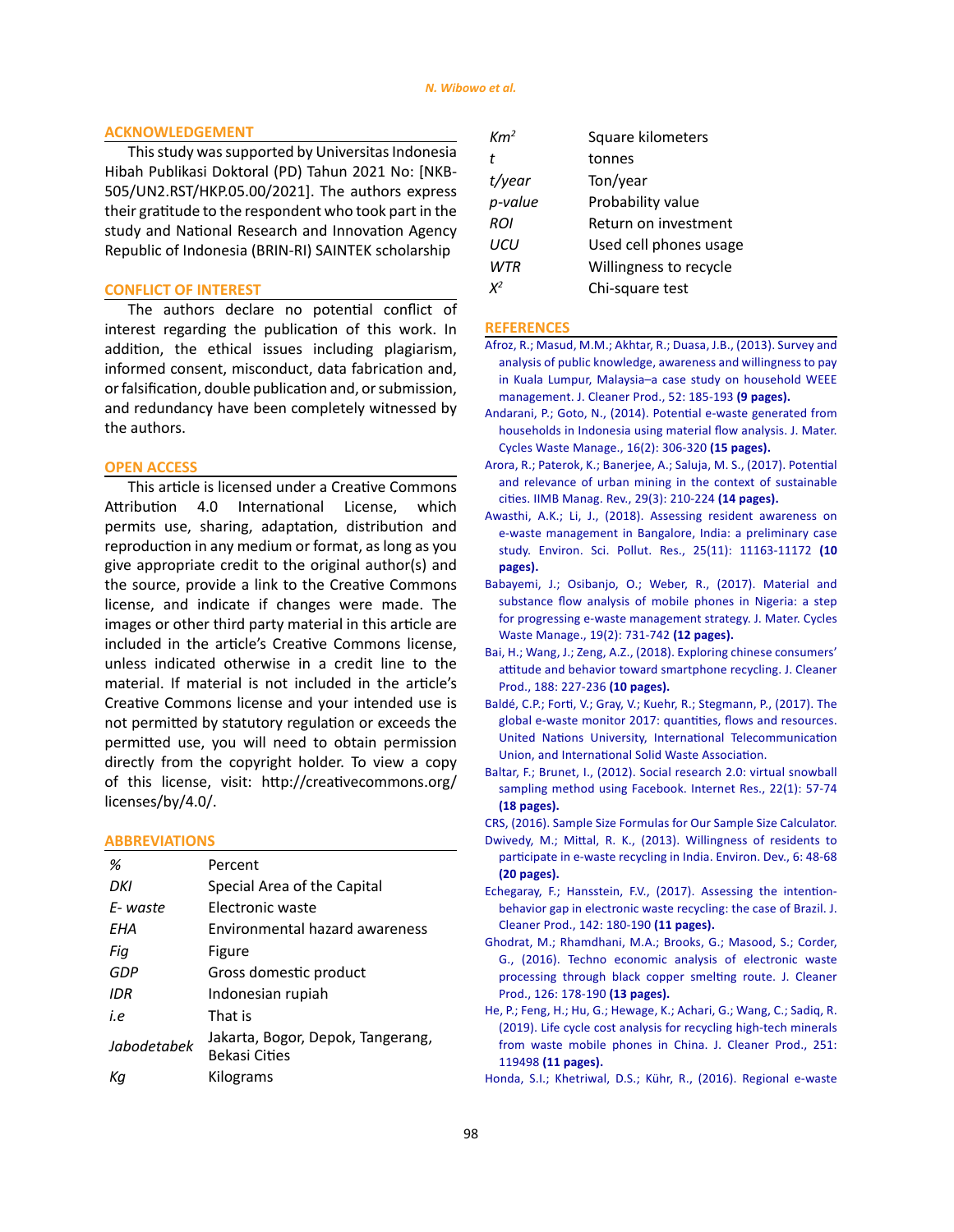[monitor: east and southeast Asia. United Nations University.](https://collections.unu.edu/eserv/UNU:6348/Regional_E-waste_Monitor_Easr_Southeast_Asia_low.pdf)  **[\(107 pages\).](https://collections.unu.edu/eserv/UNU:6348/Regional_E-waste_Monitor_Easr_Southeast_Asia_low.pdf)**

[Hsu, E.; Barmak, K.; West, A.C.; Park, A.H.A., \(2019\). Advancements](https://pubs.rsc.org/en/content/articlelanding/2019/GC/C8GC03688H)  [in the treatment and processing of electronic waste with](https://pubs.rsc.org/en/content/articlelanding/2019/GC/C8GC03688H)  [sustainability: a review of metal extraction and recovery](https://pubs.rsc.org/en/content/articlelanding/2019/GC/C8GC03688H)  [technologies. Green Chem., 21\(5\): 919-936](https://pubs.rsc.org/en/content/articlelanding/2019/GC/C8GC03688H) **(18 pages).**

- [Islam, M.T.; Abdullah,A.; Shahir, S.; Kalam, M.; Masjuki, H.H.;](https://www.sciencedirect.com/science/article/abs/pii/S0959652616310071)  [Shumon, R.; Rashid, M.H., \(2016\). A public survey on](https://www.sciencedirect.com/science/article/abs/pii/S0959652616310071)  [knowledge, awareness, attitude and willingness to pay for](https://www.sciencedirect.com/science/article/abs/pii/S0959652616310071)  [WEEE management: case study in Bangladesh. J. Cleaner](https://www.sciencedirect.com/science/article/abs/pii/S0959652616310071)  [Prod., 137: 728-740](https://www.sciencedirect.com/science/article/abs/pii/S0959652616310071) **(13 pages).**
- [Islam, M. T.; Dias, P.; Huda, N., \(2021\). Young consumers'e-waste](https://www.sciencedirect.com/science/article/abs/pii/S0959652620345340)  [awareness, consumption, disposal, and recycling behavior: A](https://www.sciencedirect.com/science/article/abs/pii/S0959652620345340)  [case study of university students in Sydney, Australia. J. Clean.](https://www.sciencedirect.com/science/article/abs/pii/S0959652620345340)  [Prod., 282: 124490](https://www.sciencedirect.com/science/article/abs/pii/S0959652620345340) **(18 pages).**

[ITU-D., \(2020\). Mobile Cellular Telephone Subscriptions.](https://itu.int/en/ITU-D/Statistics/Documents/statistics/2019/Mobile_cellular_2000-2018_Dec2019.xls)

- [Johansson, N.; Krook, J.; Eklund, M.; Berglund, B., \(2013\). An](https://www.sciencedirect.com/science/article/abs/pii/S0959652612001941)  [integrated review of concepts and initiatives for mining the](https://www.sciencedirect.com/science/article/abs/pii/S0959652612001941)  [technosphere: towards a new taxonomy. J. Cleaner Prod., 55:](https://www.sciencedirect.com/science/article/abs/pii/S0959652612001941)  35-44 **[\(10 pages\).](https://www.sciencedirect.com/science/article/abs/pii/S0959652612001941)**
- [Johnson, T.P., \(2014\). Snowball sampling: introduction. Wiley](https://onlinelibrary.wiley.com/doi/10.1002/9781118445112.stat05720)  [StatsRef: Statistics Reference Online.](https://onlinelibrary.wiley.com/doi/10.1002/9781118445112.stat05720)
- [Kemenlh., \(2013\). E-waste management in Indonesia \(National](https://www.epa.gov/sites/production/files/2014-05/documents/indonesia.pdf)  [Regulation Draft\). In. 3th Global E-Waste Management WS.](https://www.epa.gov/sites/production/files/2014-05/documents/indonesia.pdf)  [San Fransisco.](https://www.epa.gov/sites/production/files/2014-05/documents/indonesia.pdf)
- [Kemp, S., \(2017\). Digital yearbook: internet, social media, and](https://wearesocial.com/special-reports/digital-in-2017-global-overview)  [mobile data for 239 countries around the world. Report:](https://wearesocial.com/special-reports/digital-in-2017-global-overview)  [Hootsuite and We Are Social.](https://wearesocial.com/special-reports/digital-in-2017-global-overview)
- [Król, A.; Nowakowski, P.; Mrówczyńska, B., \(2016\). How to improve](https://www.sciencedirect.com/science/article/abs/pii/S0956053X16300800)  [wee management? novel approach in mobile collection with](https://www.sciencedirect.com/science/article/abs/pii/S0956053X16300800)  [application of artificial intelligence. Waste Manage., 50: 222-](https://www.sciencedirect.com/science/article/abs/pii/S0956053X16300800) 233. **[\(12 pages\).](https://www.sciencedirect.com/science/article/abs/pii/S0956053X16300800)**
- [Li, J., \(2017\). Recycling materials from waste electrical and](https://link.springer.com/article/10.1007%2Fs11783-017-1001-z)  [electronic equipment. Front. Environ. Sci. Eng., 11\(5\): 14.](https://link.springer.com/article/10.1007%2Fs11783-017-1001-z)
- [Liang, L.; Sharp, A., \(2016\). Determination of the knowledge of](https://journals.sagepub.com/doi/10.1177/0734242X16628978)  [e-waste disposal impacts on the environment among different](https://journals.sagepub.com/doi/10.1177/0734242X16628978)  [gender and age groups in China, Laos, and Thailand. Waste](https://journals.sagepub.com/doi/10.1177/0734242X16628978)  [Manage. Res., 34\(4\): 388-395.](https://journals.sagepub.com/doi/10.1177/0734242X16628978) **(8 pages).**
- [Liang, L.; Sharp, A., \(2017\). Determination of the knowledge of](https://link.springer.com/article/10.1007%2Fs10163-016-0493-0)  [e-waste disposal impacts on the environment among different](https://link.springer.com/article/10.1007%2Fs10163-016-0493-0)  [educational and income levels in China, Laos, and Thailand. J.](https://link.springer.com/article/10.1007%2Fs10163-016-0493-0)  [Mater. Cycles Waste Manage., 19\(2\): 906-916](https://link.springer.com/article/10.1007%2Fs10163-016-0493-0) **(11 pages).**
- [Liu, J.; Xu, H.; Zhang, L.; Liu, C.T., \(2020\). Economic and](https://www.sciencedirect.com/science/article/abs/pii/S0956053X20302452)  [environmental feasibility of hydrometallurgical process for](https://www.sciencedirect.com/science/article/abs/pii/S0956053X20302452)  [recycling waste mobile phones. Waste Manage., 111: 41-50](https://www.sciencedirect.com/science/article/abs/pii/S0956053X20302452)  **[\(10 pages\).](https://www.sciencedirect.com/science/article/abs/pii/S0956053X20302452)**
- [Maheswari, H.; Yudoko, G.; & Adhiutama, A., \(2017\). Stakeholder](https://iopscience.iop.org/article/10.1088/1757-899X/277/1/012062)  [engagement in quattro helix model for mobile phone reverse](https://iopscience.iop.org/article/10.1088/1757-899X/277/1/012062)  [logistics in Indonesia: a conceptual framework In IOP Conf.](https://iopscience.iop.org/article/10.1088/1757-899X/277/1/012062)  [Ser.: Mater. Sci. Eng., 277\(1\): 012062](https://iopscience.iop.org/article/10.1088/1757-899X/277/1/012062) **(9 pages).**
- [Martinho, G.; Magalhaes, D.; Pires, A., \(2017\). Consumer behavior](https://www.sciencedirect.com/science/article/abs/pii/S0959652617307473)  [with respect to the consumption and recycling of smartphones](https://www.sciencedirect.com/science/article/abs/pii/S0959652617307473)  [and tablets: An exploratory study in Portugal. J. Cleaner Prod.,](https://www.sciencedirect.com/science/article/abs/pii/S0959652617307473)  [156: 147-158](https://www.sciencedirect.com/science/article/abs/pii/S0959652617307473) **(12 pages).**
- [Miner, K. J.; Rampedi, I. T.; Ifegbesan, A. P.; Machete, F., \(2020\).](https://www.mdpi.com/2071-1050/12/3/1047)  [Survey on household awareness and willingness to participate](https://www.mdpi.com/2071-1050/12/3/1047)

[in e-waste management in Jos, Plateau State, Nigeria.](https://www.mdpi.com/2071-1050/12/3/1047) [Sustainability, 12\(3\): 1047](https://www.mdpi.com/2071-1050/12/3/1047) **(16 pages).**

- [Mishima, K.; Rosano, M.; Mishima, N.; Nishimura, H., \(2016\). End](https://www.mdpi.com/2313-4321/1/1/122)[of-life strategies for used mobile phones using material flow](https://www.mdpi.com/2313-4321/1/1/122) [modeling. Recycl., 1\(1\): 122-135](https://www.mdpi.com/2313-4321/1/1/122) **(14 pages).**
- [Nakamura, T.; Halada, K., \(2015\). Potential of urban mine. In](https://link.springer.com/book/10.1007/978-4-431-55075-4) [urban mining systems \(7-29\). Springer, Tokyo.](https://link.springer.com/book/10.1007/978-4-431-55075-4)
- [Panambunan-Ferse, M.; Breiter, A., \(2013\). Assessing the](https://www.sciencedirect.com/science/article/abs/pii/S0160791X13000286) [side-effects of ICT development: e-waste production and](https://www.sciencedirect.com/science/article/abs/pii/S0160791X13000286) [management: A case study about cell phone end-of-life in](https://www.sciencedirect.com/science/article/abs/pii/S0160791X13000286) [Manado, Indonesia. Technol. Soc., 35\(3\): 223-231](https://www.sciencedirect.com/science/article/abs/pii/S0160791X13000286) **(9 pages).**
- [Pandebesie, E. S.; Indrihastuti, I.; Wilujeng, S. A.; Warmadewanthi,](https://link.springer.com/article/10.1007/s11356-019-05812-9) [I. D., \(2019\). Factors influencing community participation in the](https://link.springer.com/article/10.1007/s11356-019-05812-9) [management of household electronic waste in West Surabaya,](https://link.springer.com/article/10.1007/s11356-019-05812-9) [Indonesia. Environ. Sci. Pollut. Res., 26\(27\): 27930-27939](https://link.springer.com/article/10.1007/s11356-019-05812-9) **(9 [pages\).](https://link.springer.com/article/10.1007/s11356-019-05812-9)**
- [Polák, M.; Drápalová, L., \(2012\). Estimation of end of life mobile](https://www.sciencedirect.com/science/article/pii/S0956053X12001390) [phones generation: The case study of the Czech Republic.](https://www.sciencedirect.com/science/article/pii/S0956053X12001390) [Waste Manage., 32\(8\): 1583-1591](https://www.sciencedirect.com/science/article/pii/S0956053X12001390) **(9 Pages).**
- [Rochman, F. F.; Ashton, W. S.; Wiharjo,; M. G., \(2017\). E-waste,](https://www.sciencedirect.com/science/article/abs/pii/S2211464516301129) [money and power: Mapping electronic waste flows in](https://www.sciencedirect.com/science/article/abs/pii/S2211464516301129) [Yogyakarta, Indonesia. Environ. Dev., 24: 1-8](https://www.sciencedirect.com/science/article/abs/pii/S2211464516301129) **(8 pages).**
- [Rustiadi, E.; Pribadi, D.O.; Pravitasari, A.E.; Indraprahasta,](https://www.springerprofessional.de/en/jabodetabek-megacity-from-city-development-toward-urban-complex-/4624044) [G.S.; Iman, L.S., \(2015\). Jabodetabek megacity: from city](https://www.springerprofessional.de/en/jabodetabek-megacity-from-city-development-toward-urban-complex-/4624044) [development toward urban complex management system. In](https://www.springerprofessional.de/en/jabodetabek-megacity-from-city-development-toward-urban-complex-/4624044) [Urban development challenges, risks and resilience in Asian](https://www.springerprofessional.de/en/jabodetabek-megacity-from-city-development-toward-urban-complex-/4624044) [mega cities \(421-445\): Springer.](https://www.springerprofessional.de/en/jabodetabek-megacity-from-city-development-toward-urban-complex-/4624044)
- [Santoso, S.; Zagloel, T.Y.M.; Ardi, R.; Suzianti, A., \(2019\). Estimating](https://iopscience.iop.org/article/10.1088/1755-1315/219/1/012006) [the amount of electronic waste generated in Indonesia:](https://iopscience.iop.org/article/10.1088/1755-1315/219/1/012006) [Population Balance Model In IOP Conf. Ser.: Earth Environ. Sci.,](https://iopscience.iop.org/article/10.1088/1755-1315/219/1/012006) [219\(1\): 012006](https://iopscience.iop.org/article/10.1088/1755-1315/219/1/012006) **(8 pages).**
- [Sarath, P.; Bonda, S.; Mohanty, S.; Nayak, S.K., \(2015\). Mobile](https://www.sciencedirect.com/science/article/abs/pii/S0956053X15301227) [phone waste management and recycling: views and trends.](https://www.sciencedirect.com/science/article/abs/pii/S0956053X15301227) [Waste Manage., 46: 536-545](https://www.sciencedirect.com/science/article/abs/pii/S0956053X15301227) **(10 pages).**
- [Sheskin, D.J., \(2011\). Handbook of parametric and nonparametric](https://www.routledge.com/Handbook-of-Parametric-and-Nonparametric-Statistical-Procedures-Fifth/Sheskin/p/book/9781439858011) [statistical procedures \(5th ed.\). CRC Press.](https://www.routledge.com/Handbook-of-Parametric-and-Nonparametric-Statistical-Procedures-Fifth/Sheskin/p/book/9781439858011)
- Song, Q.; Wang, Z.; Li, J., (2012). Residents' behaviors, attitudes, and willingness to pay for recycling e-waste in Macau. J. Environ. Manage., 106: 8-16 **(9 pages).**
- [Statistics Indonesia, \(2021\). Statistical year book of Indonesia](https://www.bps.go.id/publication/2021/02/26/938316574c78772f27e9b477/statistik-indonesia-2021) [2021. Statictics Indonesia, Jakarta, Indonesia](https://www.bps.go.id/publication/2021/02/26/938316574c78772f27e9b477/statistik-indonesia-2021) **(758 pages).**
- [Tan, Q.; Duan, H.; Liu, L.; Yang, J.; Li, J., \(2018\). Rethinking](https://www.sciencedirect.com/science/article/abs/pii/S095965261831597X) [residential consumers' behavior in discarding obsolete mobile](https://www.sciencedirect.com/science/article/abs/pii/S095965261831597X) [phones in China. J. Cleaner Prod., 195: 1228-1236](https://www.sciencedirect.com/science/article/abs/pii/S095965261831597X) **(9 pages).**
- [Tesfaye, F.; Lindberg, D.; Hamuyuni, J.; Taskinen, P.; Hupa, L.,](https://www.sciencedirect.com/science/article/abs/pii/S0892687517301644) [\(2017\). Improving urban mining practices for optimal recovery](https://www.sciencedirect.com/science/article/abs/pii/S0892687517301644) [of resources from e-waste. Miner. Eng, 111: 209-221](https://www.sciencedirect.com/science/article/abs/pii/S0892687517301644) **(13 [pages\).](https://www.sciencedirect.com/science/article/abs/pii/S0892687517301644)**
- [Tiep, H.S.; Kin, T.D.Y.; Ahmed, E.M.; Teck, L.C., \(2015\). E-waste](http://www.ijesd.org/index.php?m=content&c=index&a=show&catid=71&id=1063) [management practices of households in Melaka. Int. J. Environ.](http://www.ijesd.org/index.php?m=content&c=index&a=show&catid=71&id=1063) [Sci. Technol., 6\(11\): 811-817](http://www.ijesd.org/index.php?m=content&c=index&a=show&catid=71&id=1063) **(7 pages).**
- [Tiwary, C.S.; Kishore, S.; Vasireddi, R.; Mahapatra, D.; Ajayan, P.;](https://www.sciencedirect.com/science/article/pii/S1369702116303972) [Chattopadhyay, K., \(2017\). Electronic waste recycling via cryo](https://www.sciencedirect.com/science/article/pii/S1369702116303972)[milling and nanoparticle beneficiation. Mater. Today, 20\(2\): 67-](https://www.sciencedirect.com/science/article/pii/S1369702116303972) 73 **[\(7 pages\).](https://www.sciencedirect.com/science/article/pii/S1369702116303972)**
- [Wang, W.; Tian, Y.; Zhu, Q.; Zhong, Y., \(2017\). Barriers for](https://www.sciencedirect.com/science/article/abs/pii/S0959652617306698)